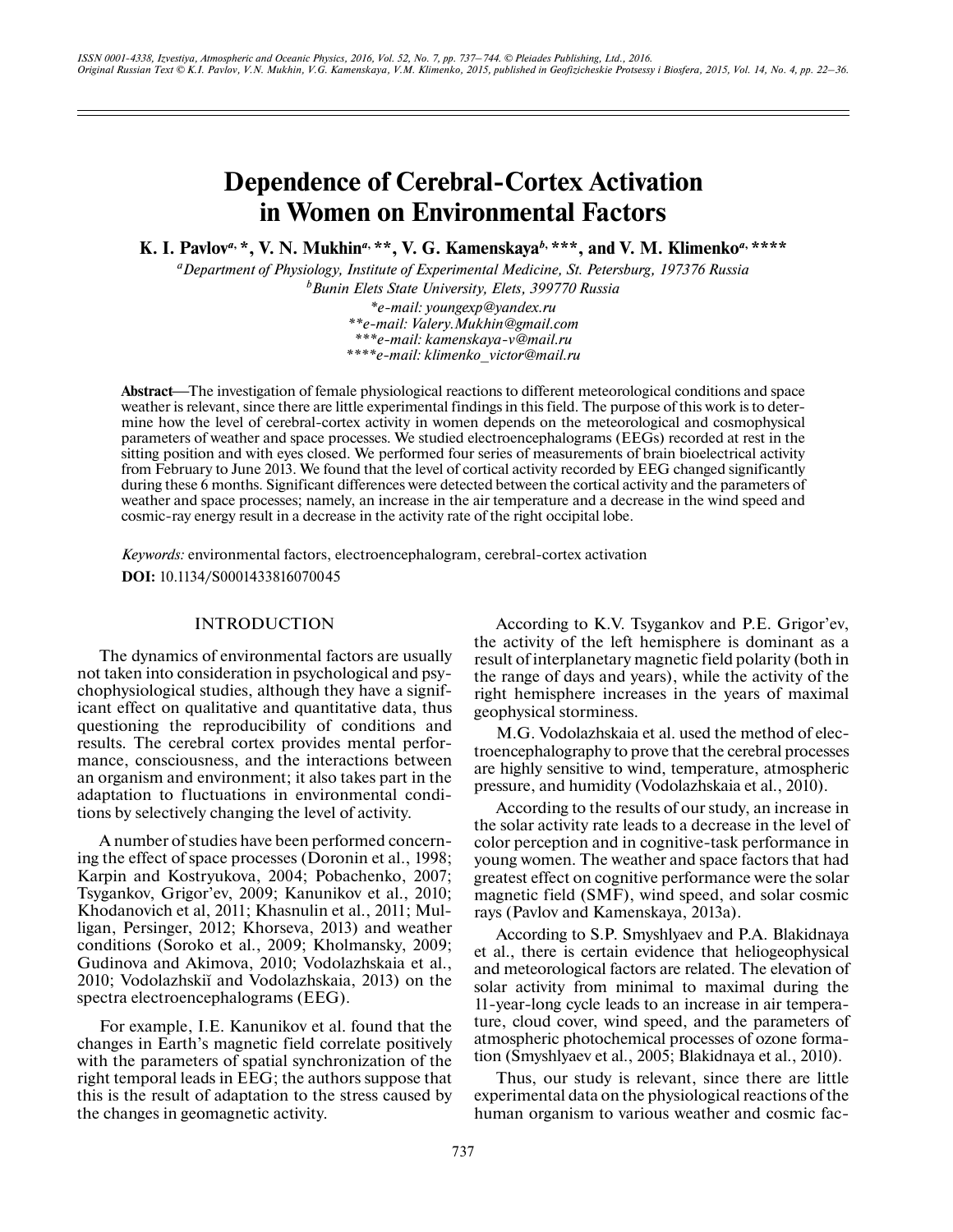tors; the interpretation of such data is difficult due to the complex relationships between solar and Earth processes and the effects of deep-space radiation is poorly studied.

We chose young women as subjects because a more detailed study of the effects of environmental factors on neurophysiological processes in women of reproductive age is needed for the protection and promotion of health in the next generation.

Both men and women with meteotropic reactions have marked cardiovascular dysfunction; however, in women these changes are more pronounced (Grigoruk and Katyuchin, 2004; Solov'ev et al., 2014).

The purpose of this work is to determine how the level of cerebral-cortex activity in women depends on the meteorological and cosmophysical parameters of weather and space processes. We analyzed the data basing on a tradition that dates back to the studies of A.L. Chizhevsky (1976): each of the studied cosmophysical parameters and physiological reactions caused by them is investigated during several periods of time.

## MATERIALS AND METHODS

The main method used in this study is a comparison of the intensity of different environmental factors (meteorological and space processes) and the level of cerebral-cortex activity. The cerebral-cortex activity was measured by its electrophysiological reactions (EEG desynchronization rate). As early as in the middle of the 200th century, G. Megun and G. Moruzzi Fokina, et al., 2007 found that the elevation of cortical and subcortical activity results in an increase of EEG desynchronization rate, i.e., higher frequency and lower amplitude of the main EEG rhythms. Thus, the level of desynchronization is a physiological marker of cortical activity.

The subjects were ten female students of the Herzen State Pedagogical University of Russia; the students were young adults (according to the classification of the International Conference on Age Classification, which took place in Moscow in 1965), i.e., 23– 34 years old  $(25.9 \pm 3.5 \text{ years})$ . This age group was chosen since this is the most stable age period in the life of women. All the subjects were right-handed.

We performed four series of measurements of brain bioelectrical activity during the following time periods: from February 19 to March 5, 2013 (series 1); from March 5 to March 29, 2013 (series 2); from April 25 to May 20, 2013 (series 3); and from May 22 to June 11, 2013 (series 4). These time periods are suitable for measurements since they include a half of the annual cycle (a half-cycle) of meteorological and space processes, which contains both maximal and minimal values of the parameters. The EEGs were recorded in different days of a period, once per each of the subjects. The total number of analyzed EEGs is 40; thus, the time distribution of measurements was even during the whole period of study.

The EEGs were recorded during 5 min at rest in the sitting position and with eyes closed. We used an Encephalan-EEGR-19/26 electroencephalograph, Mini modification (Medicom MTD, Russia). Four pairs of electrodes were placed symmetrically on the points of the right and left hemispheres according to the standard 10–20 system (F3, F4, C3, C4, P3, P4, O1, and O2). The reference electrodes (A1 and A2) were placed behind the ears near the mastoid processes. Grounding electrodes were placed on Fz position. The resistance was  $10-30$  kΩ. We used the Encephalan program (professional version, 2012) to identify and remove all oculomotor, muscular and electrocardiographic artifacts, spikes, and sharp waves.

The spectrum parameters were determined in the following frequency ranges: delta-1  $(D1) = 0.50-$ 2.0 Hz, delta-2 (D2) = 2.0–4.0 Hz, theta (T) = 4.0– 8.0 Hz, alpha  $(A) = 8.0 - 13.0$  Hz, beta-1  $(B1) =$  $13.0-24.0$  Hz, and beta-2 (B2) = 24.0-35.0 Hz. We analyzed the power spectra using the relative power  $(RP)$  values in the main bands of each lead  $(\%)$ ; then we *z*-normalized the RP values calculated by the following equation:

$$
x' = (x - xm)/y,
$$
 (1)

where *x*′ is the normalized value of power, *x* is the value of RP,  $x_m$  is the arithmetic mean of RP in the group of 10 subjects, and *y* is the standard deviation. The level of EEG desynchronization in each of the leads was estimated on a five-point scale. The dominance of normalized RP values in D1 range was scored 0 points; in D2 range, 1 point; in T range, 2 points; in A range, 3 points; in B1 range, 4 points; and in B2 range, 5 points (Mukhin et al., 2011).

The levels of desynchronization in each of the leads were then matched with 7 geocosmic and 14 regional (St. Petersburg) meteorological indices. The values of geocosmic indices are available online at the site of the National Geophysical Data Center (NOAA): SMF (the average daily force of solar magnetic field,  $\mu$ T), SsN (SunSpot Number), F10.7fl (the average monthly flow of solar radiation at a frequency pf 2800 MHz), CR (the energy of cosmic rays per hour of universal time, MeV), Dst (the storminess of the geomagnetic field per hour of universal time, nT),  $A_p$  (the average monthly index of geomagnetic activity, nT), and *A*<sup>e</sup> (the index of auroral electrojet per hour of universal time, nT). We used the meteorological indices available on the websites http://www.pogodaiklimat.ru and http://www.pogoda.by for each of the days of the period of study. Time (time of measurements), Wind (wind speed, m/s), Shows (horizontal visibility, m), *T* (air temperature measured at a height of 2 m above earth surface, °C), *Td* (dew point, °C), *F* (relative humidity, %)  $T_e$  (effective temperature,  $^{\circ}$ C),  $T_{es}$  (solar effective temperature, °C), *P* (atmospheric pressure at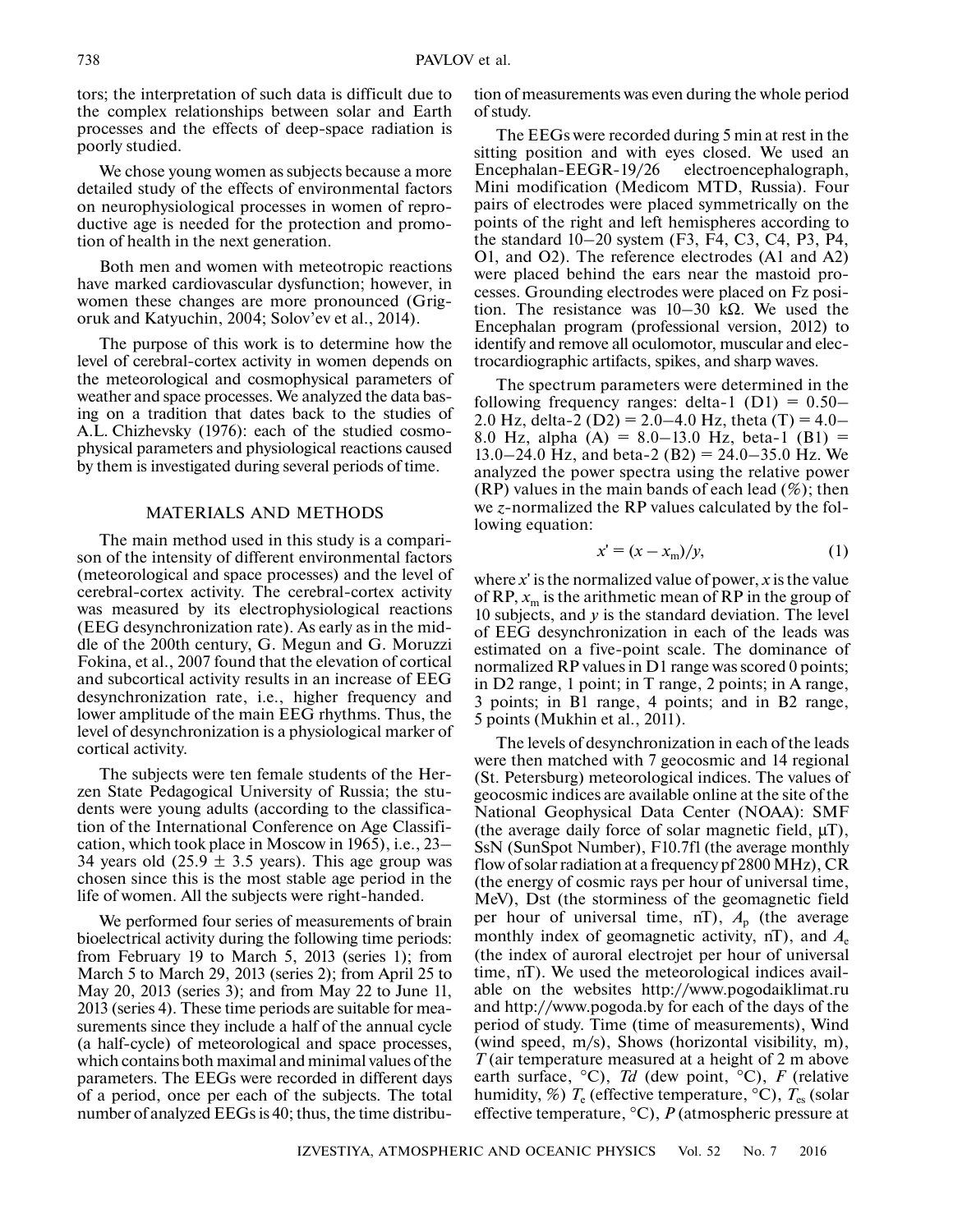| <b>Series</b> |        | Clouds | <b>Shows</b> | Wind | CR     | SsN  | F10.7f1 |      |
|---------------|--------|--------|--------------|------|--------|------|---------|------|
| Series 1      | $-3.2$ | 7.7    | 8800         | 2.6  | 9170.4 | 42.1 | 105.8   | 5.8  |
| Series 2      | $-2.8$ | 6.5    | 8000         | 2.6  | 9202.5 | 57.9 | 111.2   | 9.0  |
| Series 3      | 13.5   | 7.5    | 10000        | 1.9  | 8972.3 | 75.6 | 128.2   | 7.5  |
| Series 4      | 19.5   | 6.2    | 10000        | 2.2  | 8722.4 | 70.8 | 125.0   | 10.9 |

**Table 1.** Dynamics of meteorological and geocosmic indices in the period of study

For the explanation of abbreviations here and in Tables 2 and 3, see Materials and Methods.

the sea level, GPa),  $P_0$  (atmospheric pressure at the level of the weather station, GPa),  $T_{\text{min}}$  (minimal daily temperature  $\rm ^{o}C)$ ,  $T_{\rm max}$  (maximal daily temperature  $\rm ^{o}C)$ , *T*amp (the maximal amplitude of daily temperature values), and Clouds (cloud cover, points).

For the statistical analysis of data, we used the mean values and standard deviations. The relationships between the parameters were measured by Spearman correlation analysis and regression analysis. The statistical significance of results was estimated with the use of the following criteria: correlation coefficient *r* with a suitable significance level ( $p \le 0.05$ ;  $p \le 0.01$ ), scattergrams created for the visual analysis of the representativeness of found correlations, coefficient of determination  $R^2$ , and F-test and the calculation of a suitable significance level ( $p \le 0.05$ ;  $p \le 0.01$ ) by ANOVA for proving the effect of independent variables (weather and geocosmic indices) on dependent variables (the levels of EEG desynchronization) in simple and multiple regression analysis.

In order to determine the most significant correlations between the EEG parameters and weather and geocosmic indices, which vary linearly during the studied half-year period, we used the method of principal component analysis (factor analysis) with factor rotation by the Equamax method.

#### RESULTS

Statistically significant correlation was observed between some of the weather and geocosmic indices and the level of EEG desynchronization. These indices varied within a wide range during the studied halfyear period. According to the data presented in Table 1, the air temperature and horizontal visibility increase from series 1 to series 4, while the cloud cover and wind speed decrease. The geocosmic parameters also changed: the energy of cosmic rays decreased from winter to summer, while the parameters of solar activity (SunSpot Number and the flow of solar radiation) increased. In response to an increase in solar activity from series 1 to series 4, the index of geomagnetic activity  $A_p$  also increased.

The correlation analysis showed that there are a number of correlations between the levels of EEG desynchronization in the main leads and the values of meteorological and geocosmic indices.

IZVESTIYA, ATMOSPHERIC AND OCEANIC PHYSICS Vol. 52 No. 7 2016

During the first series of measurements (February–March 2013), negative correlations were found between the level of desynchronization in the left occipital lead and the value of Shows ( $r = -0.67$ ;  $p \le 0.05$ ) and Time ( $r = -0.65$ ;  $p \le 0.05$ ) (Fig. 1). According to the results of simple regression analysis, the share of explained variance of the dependent variable (O1) is 55% for the correlation with Shows value  $(F = 9.73; p \le 0.01)$  and 43% for the correlation with Time value ( $F = 6.08$ ;  $p \le 0.05$ ).

The data suggest that the lower the value of horizontal visibility and the earlier the measurements are taken, the greater the level of desynchronization in the left occipital lead is (i.e., the higher the activation rate of the visual cortex in the left hemisphere is).

Negative correlation was observed between the value of Time and the level of desynchronization in the left parietal lead ( $r = -0.65$ ;  $p \le 0.05$ ), which also proves that the activity of the left parietal lobe is higher in the morning and midday hours. The significance of this correlation is proved by 46% of explained variance of the dependent variable, i.e., the level of desynchronization in the left parietal lead ( $F = 6.86$ ;  $p \le 0.05$ ).

Based on the functions of the left parietal lobe, we suppose that in the morning and midday hours the analysis of visual and auditory information by association areas is more effective. Speech performance involving the assessment of weight, shape, size, or surface texture perceived by skin receptors is also higher. Spatial orientation and the skill of georeferencing provided by interactions with the medial entorhinal cor-



**Fig. 1.** Correlation pleiade of studied parameters in the first series of measurements. For the explanation of abbreviations here and in Figs. 2–4, see Materials and Methods. L is the group of leads in the left hemisphere; (*1*)  $p \le 0.05$ .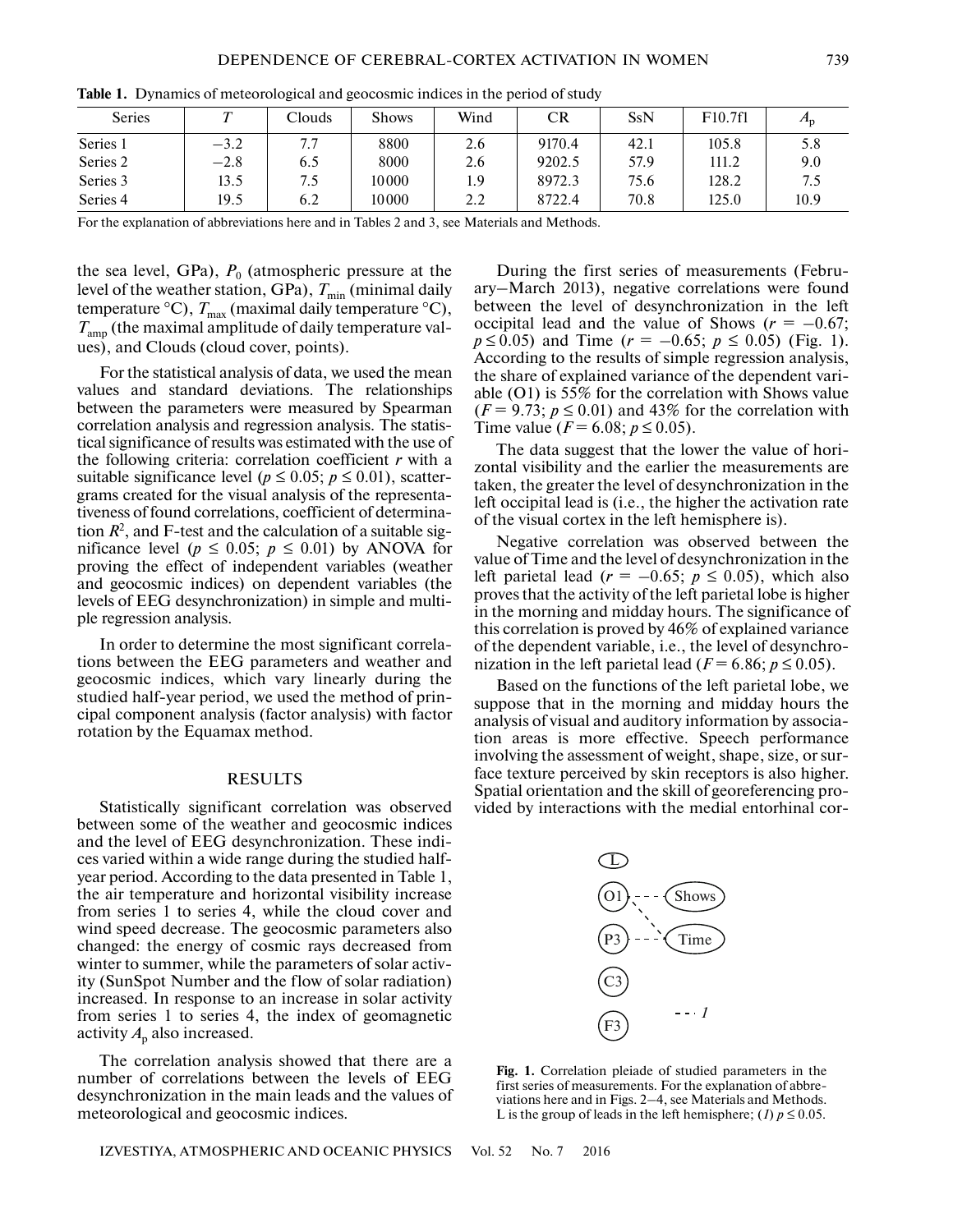

**Fig. 2.** Correlation pleiade of studied parameters in the second series of measurements. R and L are the groups of leads in the right and left hemispheres, respectively; (*I*)  $p \le 0.01$ and  $(2, 3)$   $p \le 0.05$ .



**Fig. 3.** Correlation pleiade of studied parameters in the third series of measurements. (*1*)  $p \le 0.01$ ; (*2*)  $p \le 0.05$ .

tex, which is the center of navigation, is more effective (Agadzhanyan et al., 2005; Sargolini et al., 2006).

During the second series of measurements (March 2013), a number of strong positive correlations were found between the values of Clouds and the level of desynchronization in both of the frontal lobes (right:  $r = 0.74$ ,  $p \le 0.05$ ; left:  $r = 0.81$ ,  $p \le 0.05$ ) and in both central leads (right:  $r = 0.76$ ,  $p \le 0.05$ ; left:  $r = 0.71$ ,  $p \le 0.05$ ) (Fig. 2). Moreover, the level of desynchronization in the right parietal lead also correlates positively with the value of Clouds ( $r = 0.67$ ,  $p \le 0.05$ ). The effect of the Clouds parameter on the level of desynchronization in listed leads is proved by F values obtained in ANOVA tests and a significant share of explained variance of dependent variables, i.e., the levels of desynchronization (42 to 61%).

We suppose that the low level of cloud cover leads to a decrease in the total level of desynchronization in frontal and central leads; the reduction of desynchronization starts in the left frontal lobe.

Thus, the low level of cloud cover during the second series of measurements (as compared with the first and third series) can reduce the activity of the association areas of the left frontal lobe, which can lead to a decrease in the efficiency of the formation of complex behavioral acts based on all sensory signals in response to environmental factors.

Statistically significant negative correlations were found between the level of desynchronization in the right frontal lead and the value of the Time parameter  $(r = -0.68; p \le 0.05)$ ; the share of explained variance is 51\%  $(F = 8.37; p \le 0.05)$ .

The measurements were taken from 12:00 to 19:00 MSK. In other words, the level of desynchronization in the right frontal lobe is higher in the morning; then it decreases, which leads to a lower efficiency of cognitive task performance.

During the third series of measurements (April– May 2013), a number of strong negative correlations were found between the level of desynchronization in the right occipital lead and the values of CR  $(R^2 = 0.58)$ , SsN ( $R^2 = 0.71$ ), F10.7fl ( $R^2 = 0.71$ ), and  $A_p$  ( $R^2 = 0.71$ ), as well as temperature indices  $T(R^2=0.73)$ ,  $T_d(R^2=0.58)$ ,  $T_e$  ( $R^2 = 0.70$ ),  $T_{es}$  ( $R^2 = 0.52$ ),  $T_{max}$  ( $R^2 = 0.67$ ), and  $T_{\text{min}}$  ( $R^2$  = 0.72) ( $p \le 0.01$ ;  $R^2$  is the coefficient of determination of dependent variables, i.e., the level of EEG desynchronization; Fig. 3).

Strong correlations were also found between the level of desynchronization in the right parietal lead and the following indices: *T* ( $R^2 = 0.70$ ),  $T_d$  ( $R^2 = 0.59$ ),  $T_e$  ( $R^2 = 0.69$ ),  $T_{es}$  ( $R^2 = 0.48$ ),  $T_{max}$  ( $R^2 = 0.64$ ) and  $T_{\text{min}}$  ( $R^2 = 0.70$ ), CR ( $R^2 = 0.50$ ), SsN ( $R^2 = 0.68$ ), F10.7fl ( $R^2 = 0.68$ ),  $A_p$  ( $R^2 = 0.68$ ) ( $p \le 0.01$ ). It remarkable that most of the coefficients of determination are higher than 0.50, which means that the meteorological and cosmic factors have a significant effect on the level of desynchronization in the right occipital and parietal lobes. Moreover, the same negative correlations (although with lower level of significance;  $p \leq 0.05$ ) were found between all listed indices and the level of desynchronization in the left occipital lead (the share of explained variance is around 52%).

The results suggest that the higher the air temperature, the index of geomagnetic activity, the sunspot number, the flow of solar radiation, and the energy of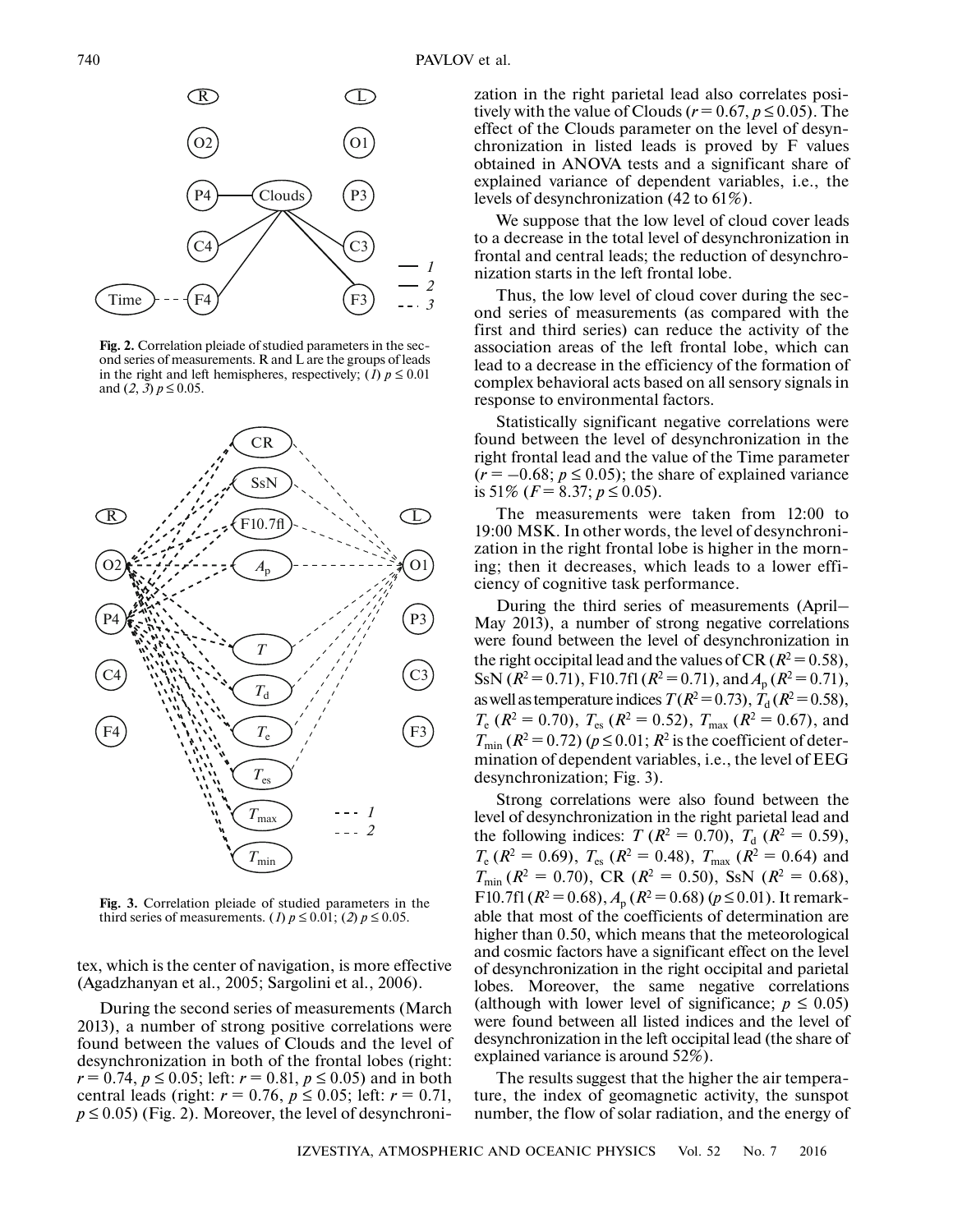cosmic rays (solar) are, the lower the activity rate of both occipital lobes (mainly the right one) is.

During the fourth series of measurements (May to June 2013), a number of strong negative correlations were found between the level of desynchronization in the right frontal lead and the values of SsN  $(r = -0.77)$ ;  $p \le 0.01$ ) and F10.7fl ( $r = -0.77$ ;  $p \le 0.01$ ); at the same time, the level of desynchronization in the right frontal lead correlated positively with the index of geomagnetic activity  $A_p$  ( $r = -0.77$ ;  $p \le 0.01$ ) (Fig. 4).

The same negative correlations (although with a lower level of significance ( $p \leq 0.05$ ) were found between all listed indices and the level of desynchronization in the right central lead; The share of explained variance of dependent values (desynchronization in F4 and C4 leads) was 61 ( $p \le 0.01$ ) and 47% ( $p \le 0.05$ ), respectively. Thus, an increase in the level of desynchronization in the right frontal and central leads results from an increase in geomagnetic activity. Elevated solar activity leads to a decrease in the level of desynchronization (i.e., the level of cortical activity) in the association area of the right frontal lobe.

According to the results of factor analysis, the relationships of desynchronization levels, meteorological parameters, and geocosmic leads have a five-factor structure. The Kaiser–Meyer–Olkin measure of sampling adequacy is 0.51; Bartlett's sphericity coefficient is <0.01. Accordingly, factor analysis is suitable for this population. Remarkably, the factor analysis was used for the whole series of measurements; thus, the amount of data was increased and the share of explained variance was higher (71%).

The first of the factors, which was the most important, may be called physiologic–cosmometerorological; the parameters with maximal factor weight were temperature parameters  $T_d$  (0.83),  $T_e$  (0.78),  $T$  (0.76),  $CR$  (-0.72), Wind (-0.67) and the level of desynchronization in the right occipital lead  $O2$  (-0.63) (Table 2).

Thus, the higher the air temperature and the lower the wind speed and the energy of cosmic rays, the lower the level of desynchronization in the right occipital lead is, i.e., the level of activity of the right occipital association areas.

The third of the factors is also remarkable. It may be called the electroencephalogaphic factor, and it contains all the EEG parameters of the following leads: F3 (0.81), C3 (0.80), F4 (0.74), C4 (0.70), and O1 (0.34). Such correlations indicate that all the parameters of EEG desynchronization can be physiologically related, since the cerebral cortex is affected by nonspecific stimulating and inhibitory signaling systems.

Factors 2, 4, and 5 contain meteorological and geocosmic indices and describe the effect of geophysical processes on weather parameters; however, this study is not aimed at the detailed analysis of such effects.



**Fig. 4.** Correlation pleiade of studied parameters in the fourth series of measurements. (*1*, *2*)  $p \le 0.01$ ; (*3*, *4*)  $p \le$ 0.05.

#### DISCUSSION

We found that many of the meteorological and geocosmic factors affect the level of cortical activation in different ways depending on the series of measurements, i.e., on the seasonal dynamics of weather and geophysical processes. This conclusion corresponds with the data of V.N. Shepovalnikov and S.I. Soroko (1992), who supposed that the human body is more affected by the fluctuations of environmental factors than by their absolute values.

For example, In February and March 2013, the activity of visual cortex in the left hemisphere was higher in the morning hours and at lower visibility. This may result from the fact that lower amount of light increases the difficulty of visual perception.

In March 2013 (series 2), the cloud cover was lower; i.e., the amount of sun light was higher, which caused a decrease in the activity of the association areas of the left frontal lobe. Such an effect may result from mental and emotional fatigue and decreased efficiency of cognitive performance.

In April and May 2013 (series 3), the air temperature and solar activity (as well as, probably, geomagnetic activity) increased, which led to a decrease in the activity of occipital lobes (mainly the right one). These factors have a pronounced effect on the activity of the right occipital lobes, which is proven by the high values of explained variance obtained from linear regression models (Table 3). The deactivation of the right occipital cortex in this period was indicated by the shift of EEG power spectra to D1 and T frequency ranges. According to the data of L.A. Dikaya (2010), the activity of parietal and occipital cortex and the coherence of theta rhythm in these lobes increase when composing music. The author suggests that such effect results from the activation of attention processes, recognition of emotional images in memory, and heuristic search for new images and solutions related to some emo-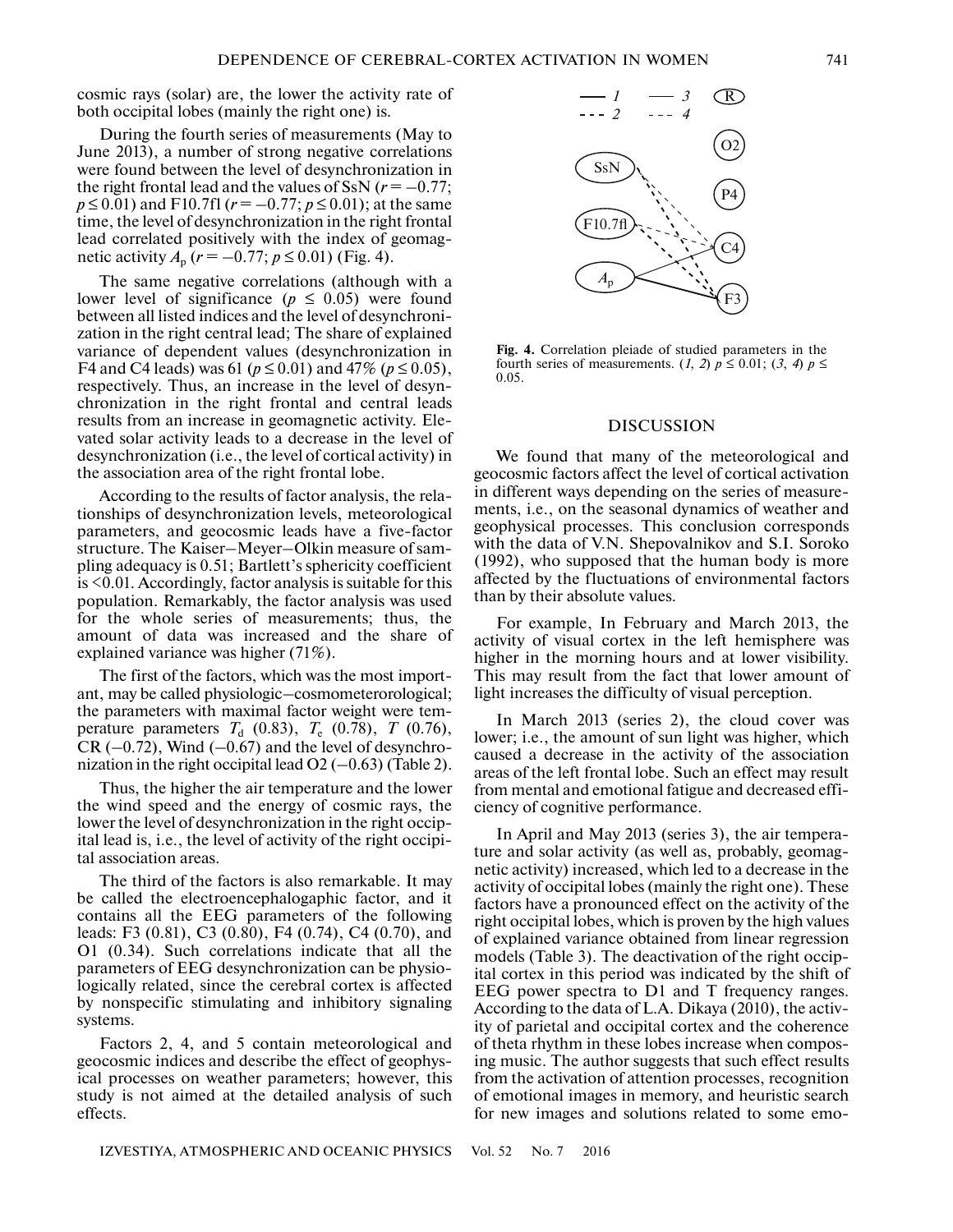| Indices        | Factors  |                |          |                |                |  |  |  |
|----------------|----------|----------------|----------|----------------|----------------|--|--|--|
|                | 1        | $\overline{2}$ | 3        | $\overline{4}$ | $\overline{5}$ |  |  |  |
| $T_{\rm d}$    | 0.832    | 0.348          | 0.050    | 0.000          | 0.202          |  |  |  |
| $T_{\rm e}$    | 0.779    | 0.309          | 0.021    | 0.394          | 0.230          |  |  |  |
| $\cal T$       | 0.758    | 0.302          | 0.044    | 0.407          | 0.234          |  |  |  |
| CR             | $-0.719$ | $-0.374$       | $-0.027$ | $-0.161$       | $-0.253$       |  |  |  |
| Wind           | $-0.668$ | 0.068          | 0.280    | $-0.144$       | $-0.295$       |  |  |  |
| O2             | $-0.631$ | 0.026          | 0.269    | 0.050          | 0.258          |  |  |  |
| $P_0$          | $-0.073$ | $-0.956$       | $-0.024$ | $-0.040$       | $-0.037$       |  |  |  |
| $\overline{P}$ | $-0.077$ | $-0.956$       | $-0.024$ | $-0.041$       | $-0.037$       |  |  |  |
| <b>SsN</b>     | 0.456    | 0.725          | $-0.261$ | 0.137          | 0.144          |  |  |  |
| F10.7f1        | 0.595    | 0.628          | $-0.256$ | 0.042          | 0.184          |  |  |  |
| $T_{\rm amp}$  | 0.183    | $-0.509$       | $-0.144$ | 0.488          | 0.075          |  |  |  |
| F <sub>3</sub> | 0.117    | 0.162          | 0.813    | $-0.297$       | $-0.141$       |  |  |  |
| C <sub>3</sub> | 0.002    | 0.055          | 0.799    | $-0.323$       | $-0.121$       |  |  |  |
| F4             | $-0.082$ | $-0.142$       | 0.740    | 0.169          | $-0.075$       |  |  |  |
| C4             | $-0.104$ | $-0.126$       | 0.695    | 0.151          | 0.145          |  |  |  |
| O <sub>1</sub> | $-0.323$ | 0.182          | 0.338    | 0.060          | 0.312          |  |  |  |
| $\overline{F}$ | $-0.113$ | $-0.070$       | 0.057    | $-0.899$       | $-0.140$       |  |  |  |
| Clouds         | 0.021    | 0.014          | 0.032    | $-0.854$       | $-0.037$       |  |  |  |
| $A_{\rm p}$    | 0.386    | 0.433          | 0.136    | 0.542          | $-0.225$       |  |  |  |
| Dst            | 0.072    | 0.018          | $-0.184$ | $-0.097$       | $-0.834$       |  |  |  |
| Time           | 0.083    | 0.186          | $-0.177$ | 0.112          | 0.582          |  |  |  |
| <b>SMF</b>     | $-0.255$ | 0.120          | 0.144    | 0.300          | $-0.580$       |  |  |  |
| Shows          | 0.442    | 0.025          | $-0.059$ | 0.209          | 0.550          |  |  |  |

**Table 2.** Results of factor analysis

The table gives the values of factor weight for each of the factors.

**Table 3.** Results of simple regression analysis of the third series of measurements

| Leads<br>(dependent variables) | Indices<br>(independent variables) | Coefficient<br>of determination $(R^2)$ | Simple linear regression equation |
|--------------------------------|------------------------------------|-----------------------------------------|-----------------------------------|
| O <sub>2</sub>                 | <b>SsN</b>                         | 0.71                                    | $Q_2 = -0.508(SsN) + 40.375$      |
| O <sub>2</sub>                 | F10.7f1                            | 0.71                                    | $Q2 = -0.508$ (F10.7fl) + 67.092  |
| O <sub>2</sub>                 | $A_{\rm D}$                        | 0.71                                    | $Q_2 = -0.640(A_p) + 6.8$         |
| O <sub>2</sub>                 |                                    | 0.73                                    | $Q_2 = -0.256(T) + 5.456$         |

tional experience; our previous study proves this suggestion (Pavlov and Kamenskaya, 2014).

Multiple regression analysis showed that the activity of the right occipital lobe in April and May 2013 was most of all affected by air temperature, the flow of solar radiation at a frequency of 2800 MHz, and the energy of cosmic rays. The explained variance of desynchronization leveling the right occipital lead was 93% ( $F = 25.79$ ;  $p \le 0.001$ ). The equation of multiple regression takes the following form:

> $O2 = 1.384$ (F10.7fl)  $+ 0.01(CR) - 0.691(T) - 259.677.$

In May and June 2013 (series 4), an increase in geomagnetic activity (which was probably the result of its seasonal dynamics) led to an increase in the activity of the frontal and central leads of the right hemisphere; at the same time, an increase in solar activity resulted in a decrease in the activity of the association areas of the right frontal lobe. These data generally correspond with the conclusion of D.R. Belov et al. that the correlation between the geomagnetic activity and EEG spectra are especially significant in the frontal and central leads (Belov et al., 1998).

The right hemisphere is more sensitive to the influence of geomagnetic and solar activity. This corre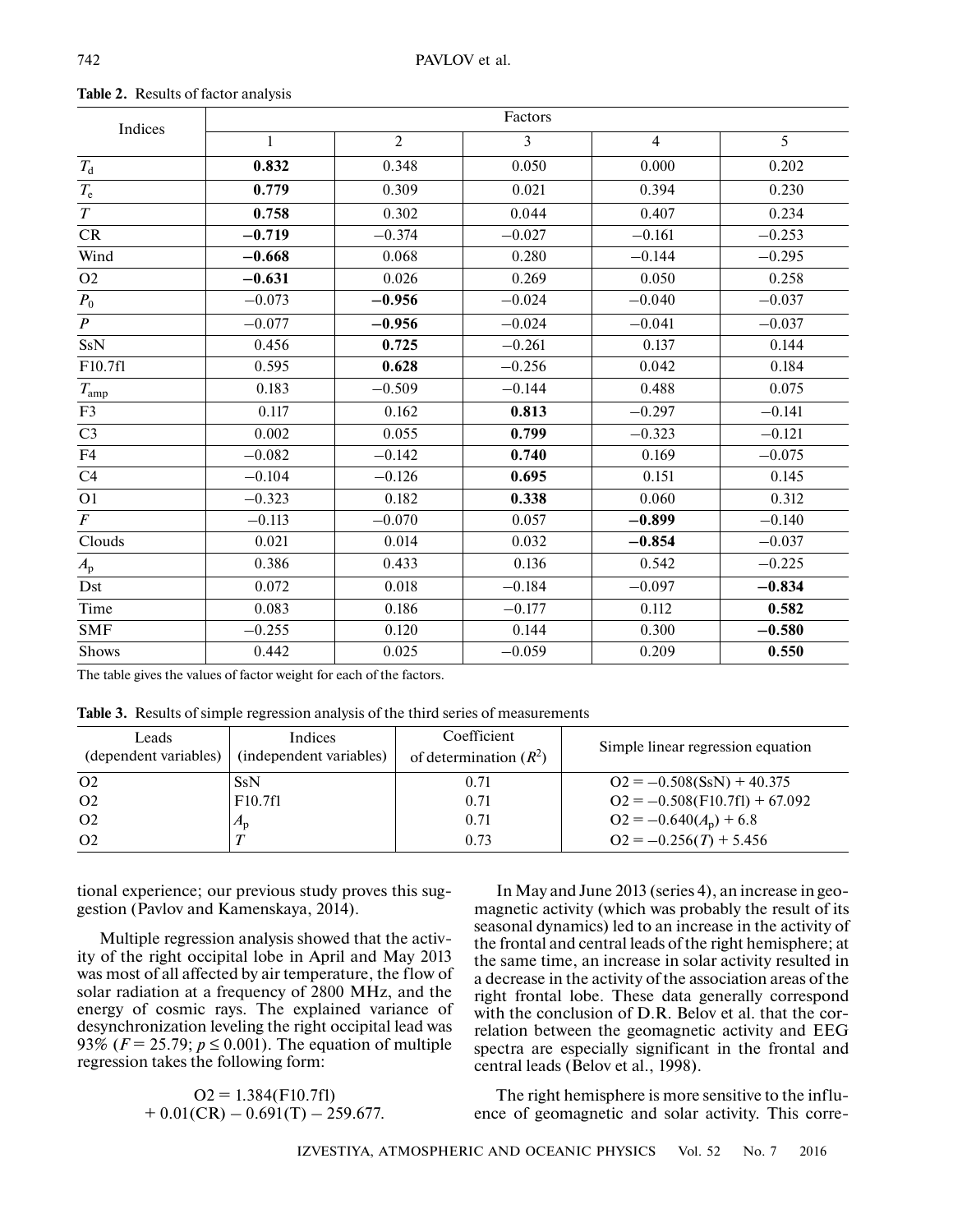sponds with the literature data on the activation of the right hemisphere in response to intense environmental exposure. K.V. Tsygankov and P.E. Grigor'ev (2009) found that the right hemisphere is more sensitive to solar activity and the atmospheric infrasound.

Thus, changes in the geophysical parameters of weather and space processes lead to the activation of the cortex of the right hemisphere; the changes in solar activity and in the geomagnetic field have different effects.

An increase in the number of sunspots and the flow of solar radiation inhibits the activity of the right prefrontal cortex, which can result in a decrease in cognitive performance. This is proved by the data obtained by A.A. Konradov and A.I. Mikhailov: these authors observed a significant decrease in the reaction time and the energy potential in response to increased solar activity (Konradov et al., 2004; Mikhailov et al., 2004). In another study it was proved that an increase in solar activity leads to increased anxiety and lower stress tolerance (Kameneva et al., 2014). We have found that an increase in solar activity resulted in greater sensory-motor reaction time, a lower rate of task performance, a lower efficiency of digit recognition in color background, and the reduction of adaptation resources (Pavlov and Kamenskaya, 2013b).

According to the result of factor analysis, the higher the air temperature and the lower the wind speed and the energy of cosmic rays, the lower the level of desynchronization in the right occipital lead and the level of activation of the right occipital lobe are. Thus, more favorable weather and geocosmic conditions provide a lower level of activation of the right occipital lobe. This conclusion is proved by the study of V.P. Leutin and E.I. Nikolaeva (2008), who observed the activation of the left hemisphere under usual favorable conditions, and by the study of E. Motta (Motta et al., 2011), who observed a decrease in the frequency of epileptiform activity and epileptic seizures in the summer period, which is a more suitable period for recovering the adaptation resources of the body than spring or winter.

Our findings show that the dynamics of weather and geocosmic factors during a half-year-long period have different local effects on the activity of cerebral cortex in women in young adulthood. The occipital cortex of the right hemisphere is most sensitive to the influence of these factors. No effect of weather conditions on the arousal reaction was observed; this is proved by the composition of the third factor determined in the factor analysis, which contained only the parameters of EEG desynchronization and no meteorological or geocosmic indices.

## **CONCLUSIONS**

We can conclude that the correlations found between the level of EEG desynchronization and environmental factors prove that these factors have both direct and indirect effects on the processes of cortical activation.

The level of cortical activity is higher in the conditions of lower visibility and in the morning or midday hours; low cloud cover, higher air temperature and solar activity, lower wind speed, and lower energy of cosmic rays are associated with cortical deactivation. The effect of geomagnetic activity is multidirectional: its elevation increases the activity of occipital lobes and decreases the activity of the right frontal lobe.

The solar magnetic field, the indices of auroral electrojet and geomagnetic storminess, and the values of air humidity and atmospheric pressure do not correlate with the level of cortical activity.

This is a pilot study, and the correlations found can hold completely only for given period of time and can only be typical of the given age and sex. Further research in other age and sex groups is needed. In addition, it could be helpful to estimate the influence of weather and geocosmic factors during a long-term psychophysiological and electrophysiological study in order to verify these data under consistent conditions.

#### REFERENCES

- Agadzhanyan, N.A., Vlasova, I.G., Ermakova, N.V., and Torshin, V.I., *Osnovy fiziologii cheloveka* (Basics of Human Physiology), Moscow: RUDN, 2005.
- Belov, D.R., Kanunikov, I.E., and Kiselev, B.V., Dependence of human EEG spatial synchronization on the geomagnetic activity on the day of experiment, *Ross. Fiziol. Zh. im. I. M. Sechenova*, 1998, vol. 84, no. 8, pp. 761–774.
- Blakidnaya, P.A., Smyshlyaev, S.P., Atlaskin, E.M., and Shaariibuu, G., Model study of the solar activity effect on the gas composition and thermal regime of the atmosphere, *Uch. Zap. Ross. Gos. Gidrometeorol. Univ.*, 2010, no. 12, pp. 25–36.
- Chizhevsky, A.L., *Zemnoe ekho solnechnykh bur'* (The Terrestrial Echo of Solar Storms), Moscow: Mysl', 1976.
- Dikaya, L.A., Neirofiziologicheskie korrelyaty tvorcheskoi deyatel'nosti pri sochinenii muzyki u podrostkov, *Nov. Issled.*, 2010, vol. 1, no. 22, pp. 19–26.
- Doronin, V.N., Parfent'ev, V.A., Tleulin, S.Z., Namvar, R.A., Somsikov, V.M., Drobzhev, V.I., and Chemeris, A.V., Influence of variations in geomagnetic field and solar activity on human physiological parameters, *Biophysics*, 1998, vol. 43, no. 4, pp. 610–616.
- Fokina, Yu.O., Pavlenko, V.B., and Kulichenko, A.M., Veroyatnostnye mekhanizmy generatsii elektroentsefalogrammy, *Uch. Zap. Tavr. Nats. Univ. im. V. I. Vernadskogo*, 2007, vol. 20, no. 4, pp. 96–108.
- Grigoruk, S.D. and Katyuchin, V.N., Climate and ecological factors of the risk of acute myocardial infarction in conditions of the extreme north, *Cardiology*, 2004, no. 3, pp. 61–64.
- Gudinova, Zh.V. and Akimova, I.S., Results of a study of the influence of weather conditions on the working capacity of schoolchildren (on the example of Omsk), *Sib. Med. Zh.*, 2010, vol. 93, no. 2, pp. 100–102.
- Kameneva, E.G., Sofronov, G.A., and Zhirkov, A.M., The role of weather factors in the change of psychophysiolog-